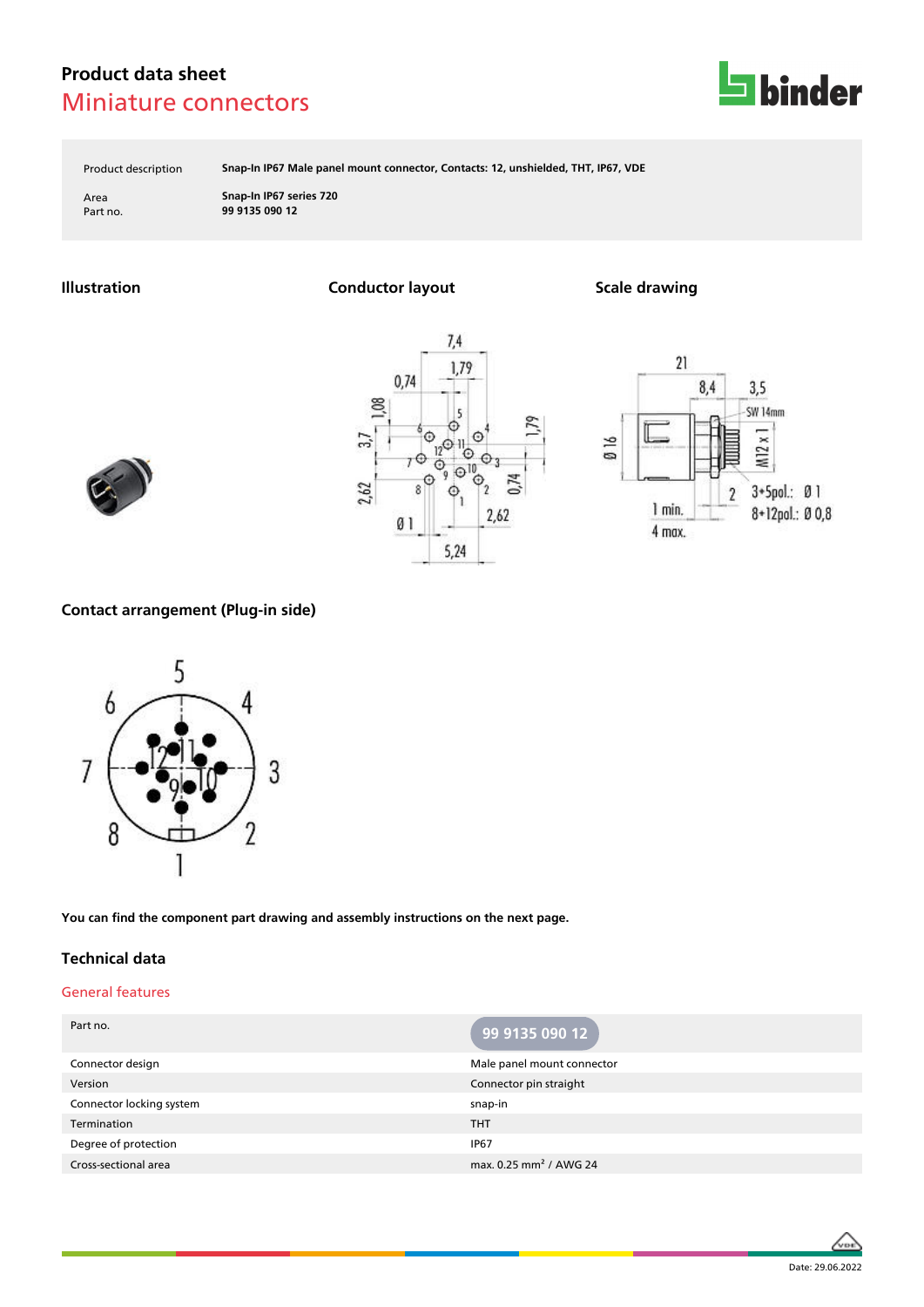

Product description **Snap-In IP67 Male panel mount connector, Contacts: 12, unshielded, THT, IP67, VDE**

Area **Snap-In IP67 series 720** Part no. **99 9135 090 12**

| Temperature range from/to   | -25 ℃ / 85 ℃        |
|-----------------------------|---------------------|
| Tightening torque screw nut | $0.8$ Nm            |
| Mechanical operation        | > 500 Mating cycles |
| Weight (g)                  | 5.00                |
| Customs tariff number       | 85369010            |

### Electrical parameters

| Rated voltage             | 60 V                  |
|---------------------------|-----------------------|
| Rated impulse voltage     | 800 V                 |
| Rated current (40 °C)     | 2.0A                  |
| Insulation resistance     | $\geq 10^{10} \Omega$ |
| Pollution degree          | 2                     |
| Overvoltage category      | Ш                     |
| Insulating material group | Ш                     |
| <b>EMC</b> compliance     | unshielded            |

#### Material

| Housing material      | PA                                   |
|-----------------------|--------------------------------------|
| Contact body material | PA (UL94 V-0) black                  |
| Contact material      | CuZn (brass)                         |
| Contact plating       | Au (gold)                            |
| <b>REACH SVHC</b>     | CAS 7439-92-1 (Lead)                 |
| SCIP number           | eda5e701-7bc4-4f0d-b22b-f04a46986ca0 |

#### Authorization/approvals

| Approvals      | <b>VDE</b> |
|----------------|------------|
|                |            |
| C <sub>l</sub> |            |

#### Classifications

| eCl@ss 11.1 | 27-44-01-02 |
|-------------|-------------|
| ETIM 7.0    | EC002635    |

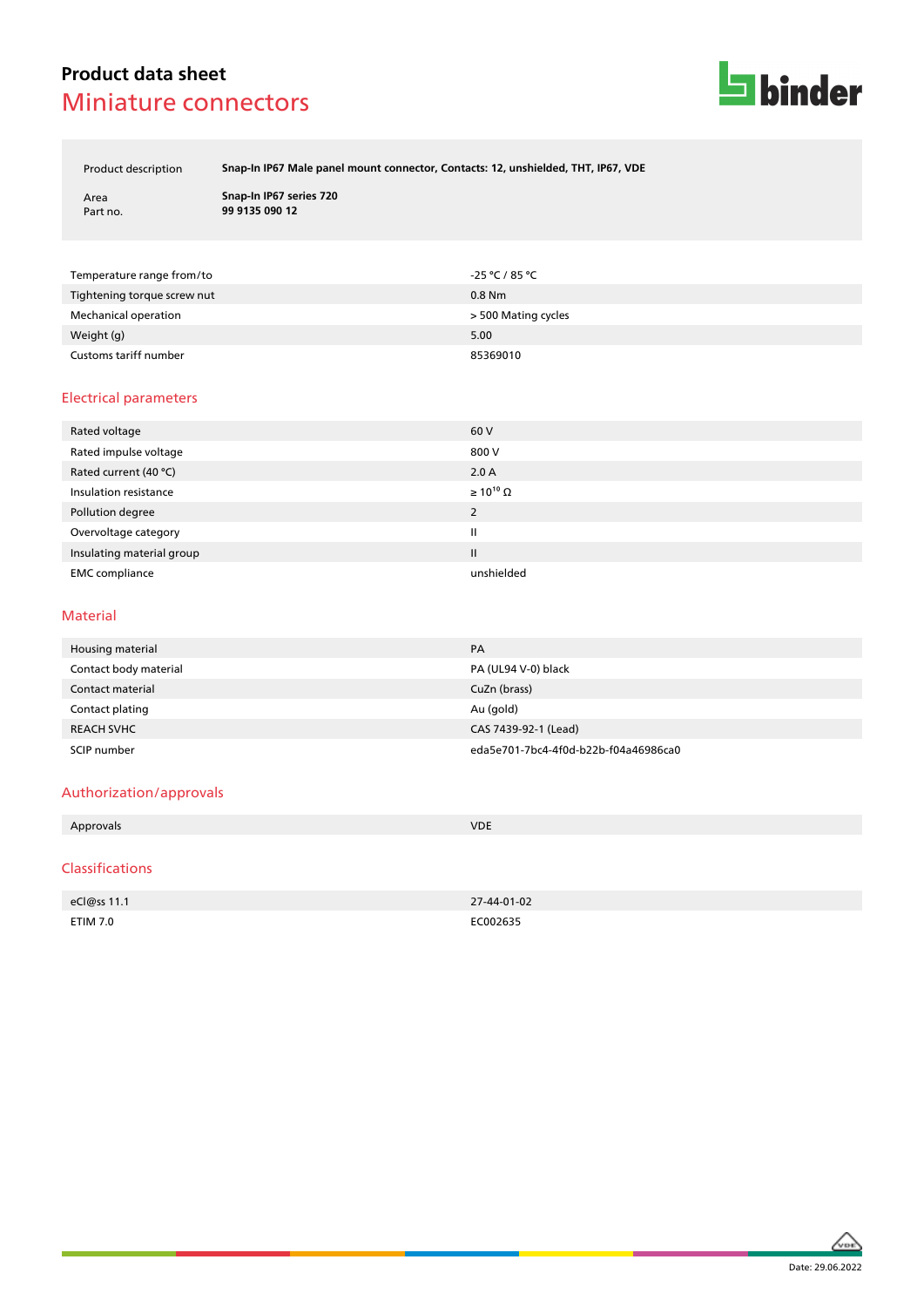

Product description **Snap-In IP67 Male panel mount connector, Contacts: 12, unshielded, THT, IP67, VDE**

Area **Snap-In IP67 series 720** Part no. **99 9135 090 12**

# **Component part drawing**



### **Assembly instructions / Panel cut-out**